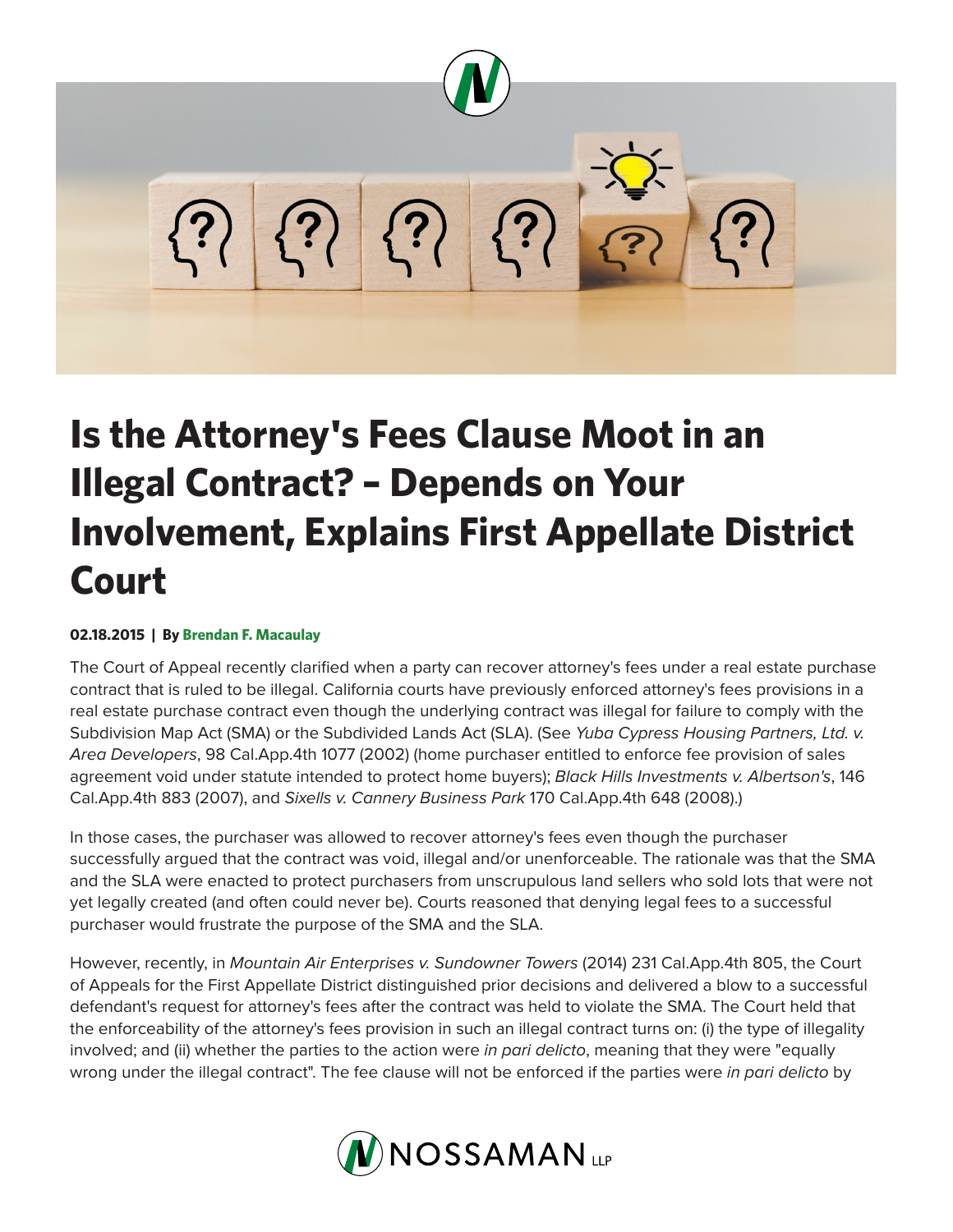jointly preparing the illegal contract, or would both profit from the underlying illegality.

In *Mountain Air*, plaintiff Mountain Air Enterprises, LLC and defendant Sundowner Towers, LLC entered into a "repurchase agreement" for real estate that was not comprised of legal parcels under the SMA when the contract was signed, and the sale was not contingent on recording a final map. Both parties were sophisticated developers who had transacted business together for many years. When the market crashed, the parties found themselves holding an overvalued asset.

The plaintiff wanted to enforce the repurchase agreement and require the defendant to buy back the overvalued asset. The trial court agreed with the defendant that the repurchase agreement was illegal because the property was not a legal parcel under the SMA when the parties signed the contract. However, the court denied legal fees to the prevailing defendant.

The First District Court of Appeal agreed with the trial court. The Court affirmed the general rule that if the entire contract is void for illegality (*e.g.*, neither party may enforce it), then an attorney's fees provision in such agreement is unenforceable. A different rule applies when the contract is merely *voidable*, meaning that it can either be enforced or rejected at the election of a party. A party who rejects a voidable contract may still recover fees. To further the public policy goal in deterring illegal conduct, an otherwise innocent (or relatively less wrong) party will be allowed to enforce the attorney's fees provision even if the underlying contract is void.

The Court of Appeal held that this general rule will not be followed if the parties were *in pari delicto* by jointly creating the illegality. In *Mountain Air*, the Court determined that both parties were sophisticated developers, shared in drafting the repurchase agreement and both helped create the illegality. Furthermore, the parties profited from the transactions consummated from the various agreements executed in connection with the repurchase agreement. Finally, if the Court were to grant the defendant the attorney's fees requested, it would permit it to benefit from the illegality that the defendant itself participated in creating, which is against public policy.

Following this decision, how can parties ensure that the attorney's fees provision stands the test of time? Obviously, the first step is to consult competent counsel to ensure that the contract passes muster under current applicable law. Other approaches include:

- As to potential changes in the law, a common provision is a severability clause that will sever the offending/ illegal clause and give effect to the balance of the contract. A severability clause may be ineffectual, however, if the illegality goes to the very object of the contract containing the attorney's fees clause (*e.g.*, the repurchase agreement in *Mountain Air*).
- One might also consider expanding the attorney's fees clause to include a right to fees in actions "to determine the enforceability or legality of this Agreement."
- Where there are multiple documents addressing different aspects of a transaction (*e.g.*, the sale of a business with different types of assets), one might consider a robust attorney's fees clause in each document that could stand alone even if other contemporaneously signed agreements are found unenforceable. The fee clauses in each of the documents could apply to any dispute "relating to or arising from" the agreement or any related transactions, disputes or agreements.

On the other hand, if you represent a party more likely to be sued and who wants to negate the fee clause for either side if the contract is held illegal, you might consider a recital or other provision stating that both parties are sophisticated, represented by counsel and jointly contribute to the drafting of the document.